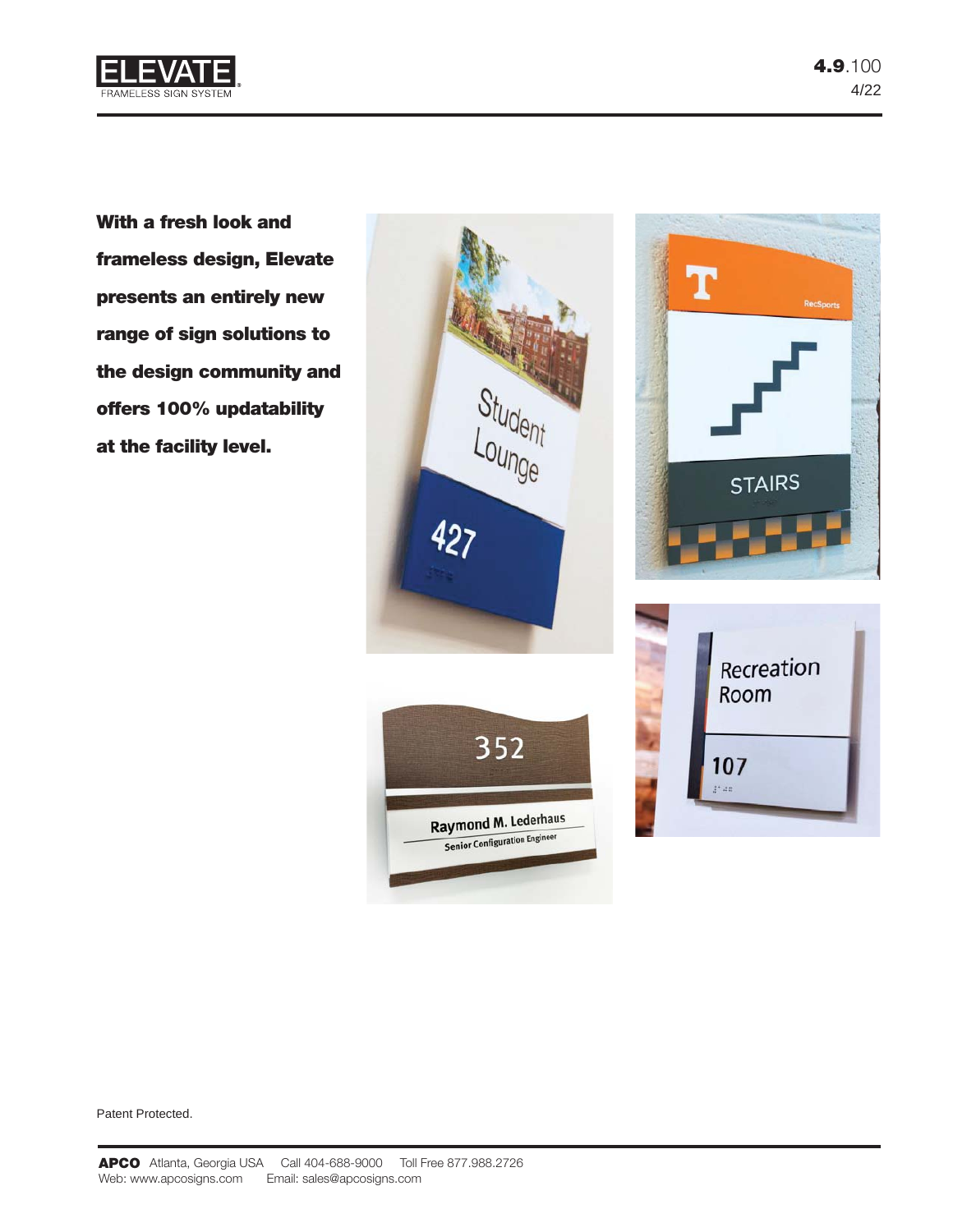| <b>System Overview</b>                 | 4.9.102     |
|----------------------------------------|-------------|
| <b>Insert / Display Options</b>        |             |
| Acrylic Bands                          | 4.9.103     |
| Satin Anodized Aluminum Bands          | 4.9.103     |
| Aluminum Divider Bars                  | 4.9.104-105 |
| <b>ADA</b> Inserts                     | 4.9.106     |
| Decorative Image Bands                 | 4.9.107     |
| Aluminum Insert Slots                  | 4.9.108     |
| Aluminum Changeable Slides             | 4.9.108     |
| <b>Acrylic Windows</b>                 | 4.9.109     |
| Decorative Shape Headers & Inserts     | 4.9.110     |
| Decorative Shape ADA Headers & Inserts | 4.9.111     |

# **Other Mounting Options (Non-Wall Mount)**

| Panel Clip for Office Partition | 4.9.112     |
|---------------------------------|-------------|
| Desk Stand                      | 4.9.112     |
| <b>Projection Wall Mount</b>    | 4.9.113     |
| Glass Backup (GBU)              | 4.9.114     |
| Ceiling Mount                   | 4.9.115     |
| Kiosk                           | 4.9.116-117 |

# **SignWord Paper Inserts 4.9.118**

# **Standard Configurations**

Reference the Elevate Solutions Brochures for a wide

range of standard sign configurations and sizes.

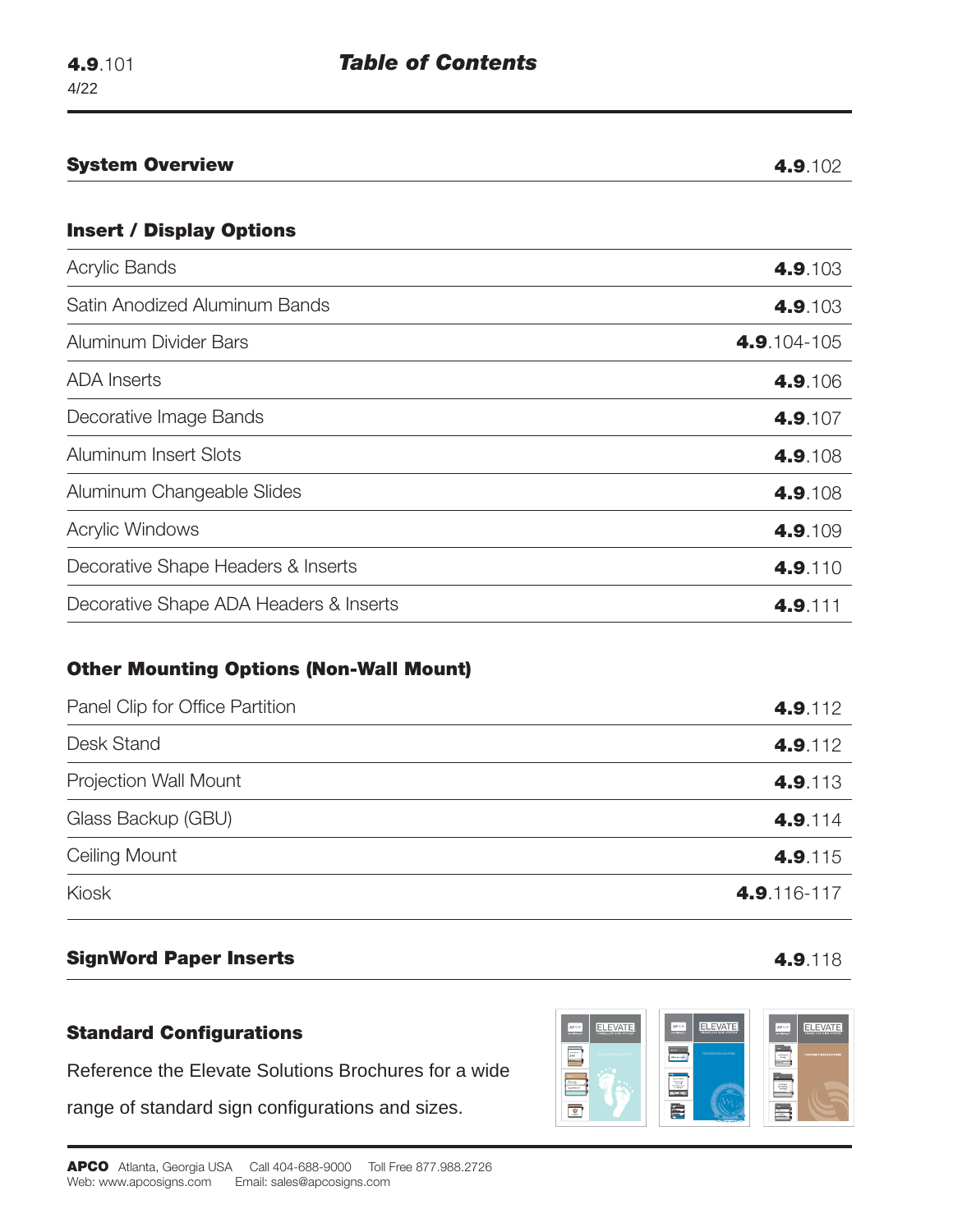# **Overview**

Elevate has a unique floating appearance, yet display components are securely engaged within a precisely engineered, concealed aluminum chassis.

Because of its frameless design, Elevate is the ideal system to showcase the latest direct-print technologies, including full-bleed graphics around all edges of display panels for greater visual impact.

## **Features**

- Frameless
- No Insert Tool Needed Inserts removed by shifting left and pulling outward.
- Unique Floating Appearance
- Precision-Engineered, High-Quality **Components**
- Modular
- User-Updatable Solutions
- Concealed Tamper Proof Option
- Compatible with InfoLock Patient Information System
- For Interior Use Only

#### **Standard Sign Widths/Codes**

| 6"   | EV <sub>06</sub> |  |
|------|------------------|--|
| 8.5" | <b>EV85</b>      |  |
| 11"  | <b>EV11</b>      |  |
| 14"  | <b>EV14</b>      |  |
| 17"  | <b>EV17</b>      |  |
| 22"  | <b>EV22</b>      |  |



#### **Tamper Proof Feature (Optional)**

To prevent removal of inserts, an optional clear PETG locking pin can be inserted into the left side of the chassis. When used, the locking pin prevents the Preslock and insert from being shifted to the left. The locking pin is removed by using the eraser end of a pencil or similar object.

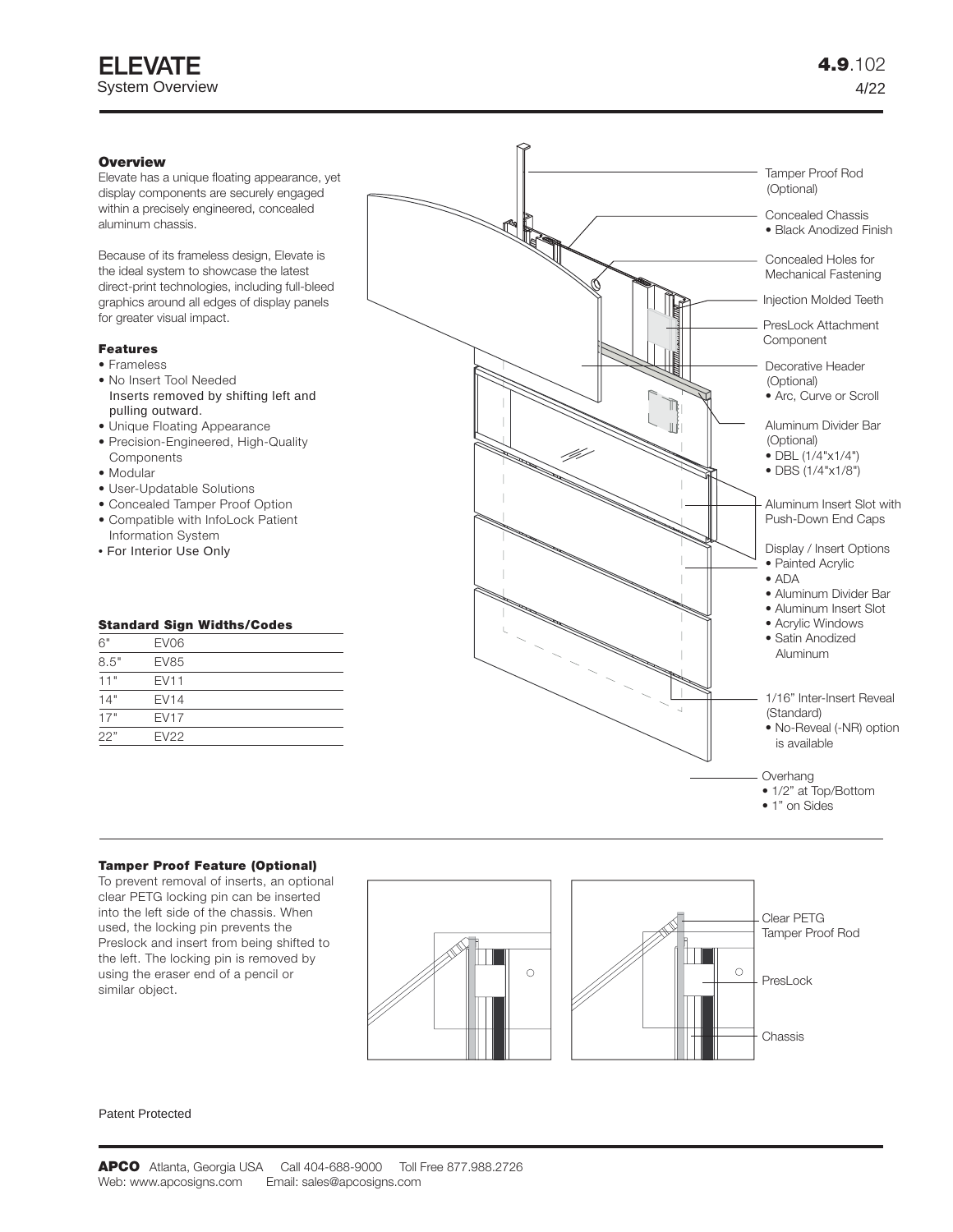# **Acrylic Bands**

#### **EV-ACR**

1/8" thick laser-cut acrylic with painted background/edges and direct flatbed print graphics.

|  |  | <b>Standard Color/Graphics Options</b> |
|--|--|----------------------------------------|
|--|--|----------------------------------------|

- Painted Background, 1-Color
- 1st Surface, Flatbed-Print Graphics.

#### **Codes**

"EV-ACR" followed by 2-digit height & 2-digit width. Examples:

- EV-ACR1506 1-1/2"h x 6"w
- EV-ACR8585 8-1/2"h x 8-1/2"w
- EV-ACR0611 6"h x 11"w

|         | Widths |      |     |     |     |     |
|---------|--------|------|-----|-----|-----|-----|
| Height* | 6"     | 8.5" | 11" | 14" | 17" | 22" |
| 1.5"    |        |      |     |     | n/a | n/a |
| 2"      |        |      |     |     |     |     |
| 2.5     |        |      |     |     |     |     |
| 3"      |        |      |     |     |     |     |
| 4"      |        |      |     |     |     |     |
| 6"      |        |      |     |     |     |     |
| $8.5"$  |        |      |     |     |     |     |
| 11"     |        |      |     |     |     |     |
| 14"     |        |      |     |     |     |     |
| 17"     |        |      |     |     |     |     |

#### **\*IMPORTANT!**

Smallest sign height is 2.5".

# **Satin Anodized Aluminum Bands**



#### **EV-ALU**

1/8" thick, CNC-cut aluminum with a satin anodized finish. Edges are brushed. Graphics are direct flatbed print.

#### **Codes**

"EV-ALU " followed by 2-digit height & 2-digit width. Examples:

- EV-ALU1506 1-1/2"h x 6"w
- EV-ALU8585 8-1/2"h x 8-1/2"w
- EV-ALU0611 6"h x 11"w

# **Widths** Height\* 6" 8.5" 11" 14" 17" 22" 1.5" • • • • n/a n/a  $2"$  • • • • • • 2.5 **• • • • • •** 3" • • • • • • 4" • • • • • • 6" • • • • • • 8.5" **• • • • • •** 11" • • • • • • 14" **• • • • • •** 17" • • • • • •

#### **\*IMPORTANT!**

Smallest sign height is 2.5".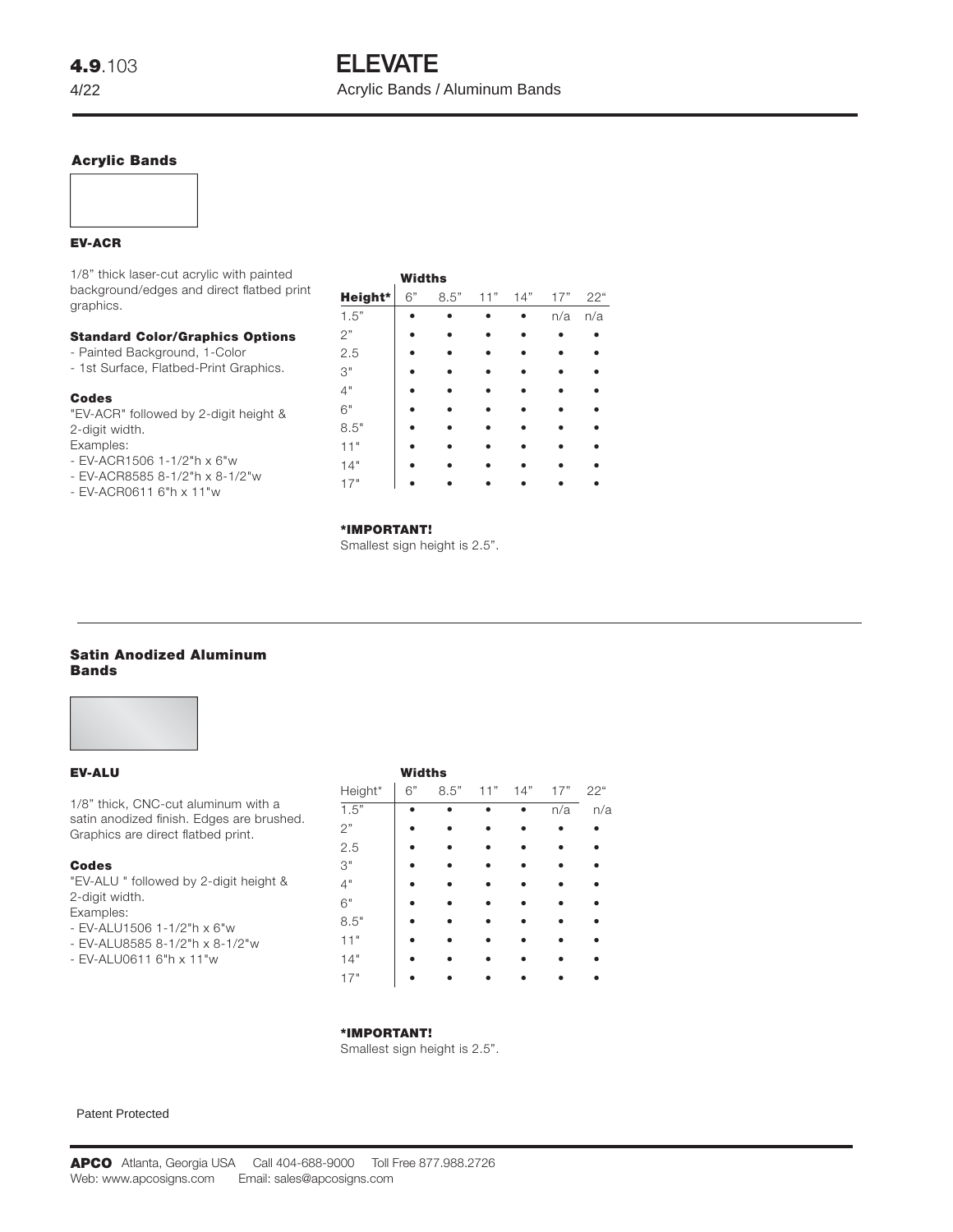# **Large Divider Bar**



#### **EV-DBL & EV-DBL-NR**

1/4"h x 1/4"t solid aluminum bar with a satin anodized finish (standard). Adhered to components that align within the chassis and are retained by the insert above and below.

#### **Codes**

DV-DBL\_\_ - with 1/16" Reveal

DV-DBL-NR\_\_ - with NO Reveal

Codes are followed by the 2-digit width. Example: EV-DBL-NR85 indicates an 8-1/2" large divider with no reveal



#### **IMPORTANT!**

It is possible to use a no-reveal divider bar within a standard Elevate sign that features 1/16" reveals for all other inserts.

# **Small Divider Bar**



# **EV-DBS & EV-DBS-NR**

1/4"h x 1/8"t solid aluminum bar with a satin anodized finish (standard). 1/8" thickness will flush out with standard Elevate inserts.

# **Codes**

DV-DBS\_\_ - with 1/16" Reveal

DV-DBS-NR\_\_ - with NO Reveal

Codes are followed by the 2-digit width. Example: EV-DBS-NR85 indicates an 8-1/2" small divider with no reveal

Patent Protected



# **IMPORTANT!**

It is possible to use a no-reveal divider bar within a standard Elevate sign that features 1/16" reveals for all other inserts.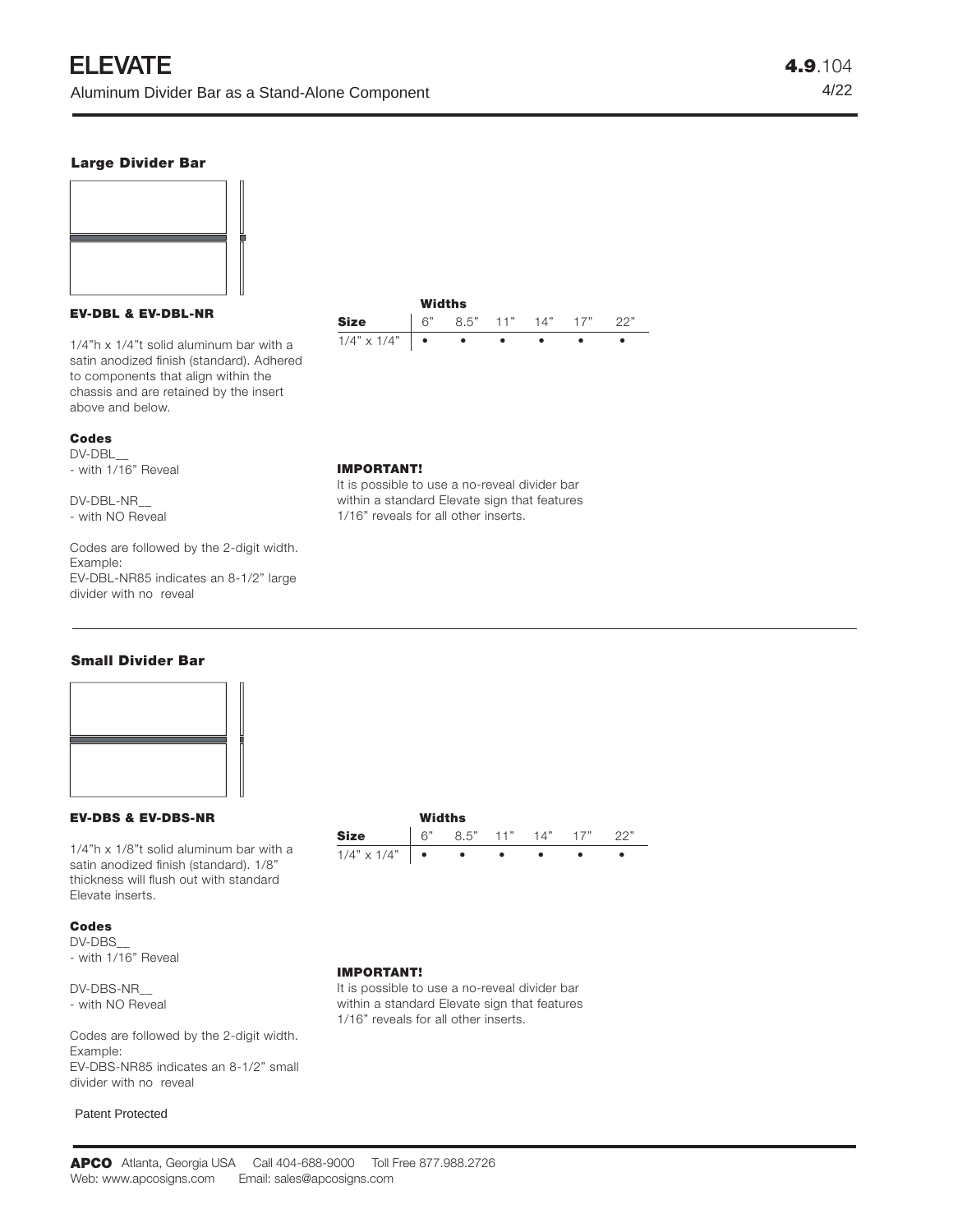## **Header/Base Divider Bar**



|                          | Widths |            |             |     |
|--------------------------|--------|------------|-------------|-----|
| <b>Size</b>              | 6"     | $8.5"$ 11" | $14"$ $17"$ | つつ" |
| Large $1/4" \times 1/4"$ |        |            |             |     |
| Small 1/4" x 1/8"        |        |            |             |     |

Either Large (1/4"  $\times$  1/4") or Small (1/4"  $\times$ 1/8") aluminum divider bar is permanently attached flush to the top of a standard Elevate header insert or the bottom of a base insert via a concealed aluminum connector.

#### **IMPORTANT**

A 2" minimum height is required for the Header/Base insert

A 2-1/2 " minimum height is required if it is a single-insert sign

#### **Codes**

Add the following suffixes to the standard Elevate code for the header/base insert:

With 1/16" Inter-Insert Reveal

- **-DBLH** Large divider bar attached to Header Insert
- **-DBLB** Large divider bar attached to Base Insert
- **-DBSB** Small divider bar attached to Header Insert
- **-DBSB** Small divider bar attached to Base Insert

#### With NO Inter-Insert Reveal

| -DBLH-NR  | Large divider bar attached to a Header                                          |
|-----------|---------------------------------------------------------------------------------|
| -DBLB-NR  | Large divider bar attached to a Base                                            |
| -DBLHB-NR | Large divider bars attached to Top & Bottom of a single insert                  |
| -DBSH-NR  | Small divider bar attached to a Header                                          |
| -DBSB-NR  | Small divider bar attached to a Base                                            |
|           | <b>-DBSHB-NR</b> Small divider bars attached to Top & Bottom of a single insert |

# Example

EV341A-A0385-DBLH-NR Large header insert with no reveal attached to 3"h x 8.5" ADA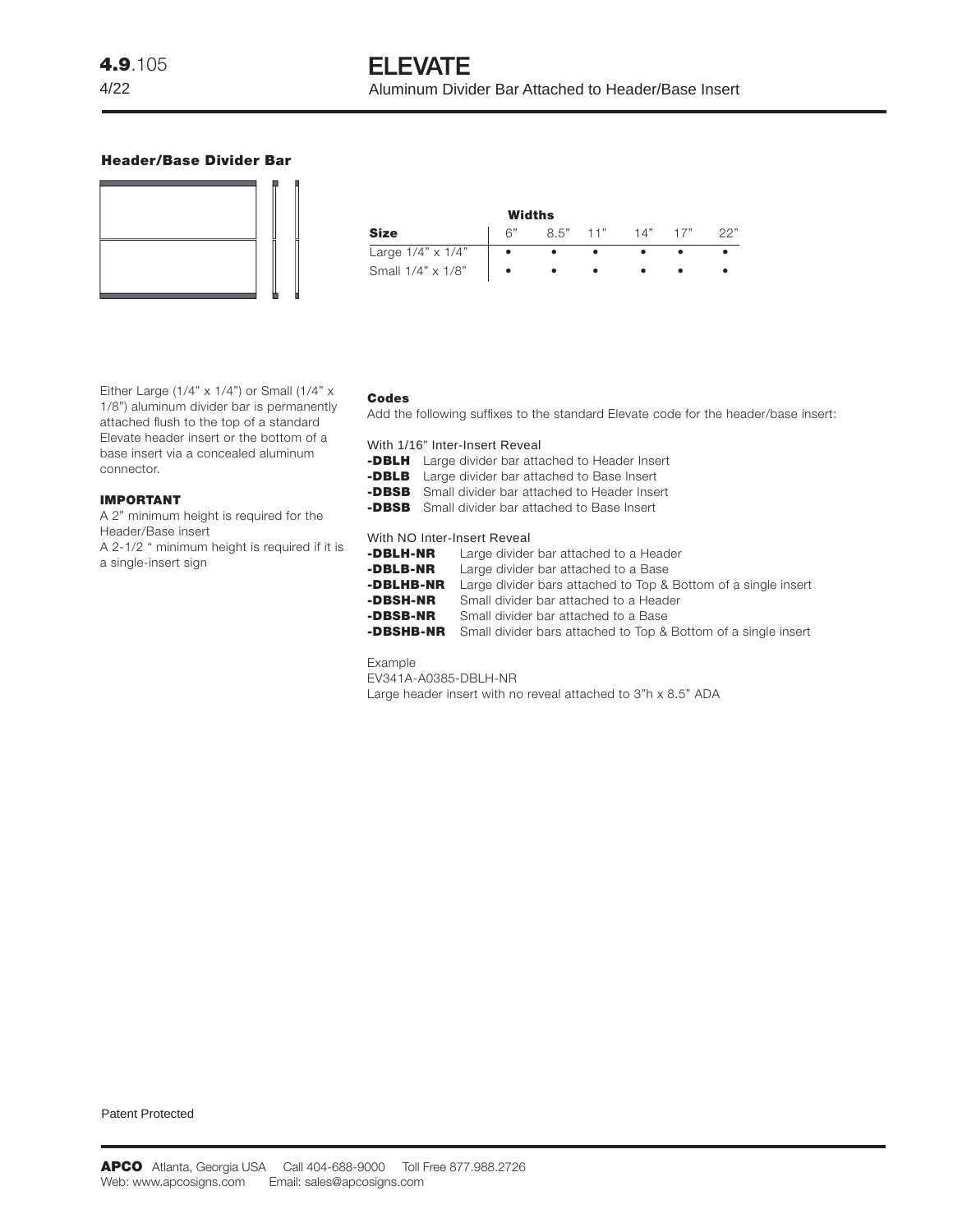

# **Standard ADA Option**

**Acrylic with Direct Print Raised** Characters and Fully Domed Braille



#### **EV-341A-DPT**

1/8" thick laser-cut acrylic with APCO's DP-Tactile process direct-print tactile characters and fully domed Braille. Non-raised graphics are flatbed printed.

## **Photopolymer ADA Insert Codes**

"EV-341A-DPT" followed by 2-digit height & 2-digit width.

Examples:

- EV-341A-DPT-2585 2-1/2"h x 8-1/2"w
- EV-341A-DPT-0606 6"h x 6"w
- EV-341A-DPT-0485 4"h x 8-1/2"w

**\*IMPORTANT!** Smallest sign height is 2.5".

 **Widths**

**Height\*** 6" 8.5" 11" 14" 17" 2" • • • n/a n/a 2.5 **• • • • •** 3" **• • • • •** 4" • • • • • 6" • • • • • 8.5" **• • • • •** 11" • • • • • 14" • • • • • 17" • • • • •

#### **Specialized ADA Option #1**

*(Available only on a project-specific basis. Contact your APCO Representative)* Satin Anodized Aluminum with Direct Print Raised Characters and Fully Domed Braille

# ADA



#### **EV-ALU-DPT**

1/8" thick CNC-cut aluminum with a satin anodized finish, with APCO's DP-Tactile process direct-print tactile characters and fully domed Braille. Non-raised graphics are flatbed printed.

#### **Codes**

"EV-ALU-DPT " followed by 2-digit height & 2-digit width.

Examples:

- EV-ALU-DPT2585 2-1/2"h x 8-1/2"w
- EV-ALU-DPT0606 6"h x 6"w
- EV-ALU-DPT0485 4"h x 8-1/2"w

|         | Widths |      |     |     |     |
|---------|--------|------|-----|-----|-----|
| Height* | 6"     | 8.5" | 11" | 14" | 17" |
| 2"      |        |      |     | n/a | n/a |
| 2.5     |        |      |     |     |     |
| $3"$    |        |      |     |     |     |
| 4"      |        |      |     |     |     |
| 6"      |        |      |     |     |     |
| 8.5"    |        |      |     |     |     |
| 11"     |        |      |     |     |     |
| 14"     |        |      |     |     |     |
| 17"     |        |      |     |     |     |

#### **\*IMPORTANT!**

Smallest sign height is 2.5".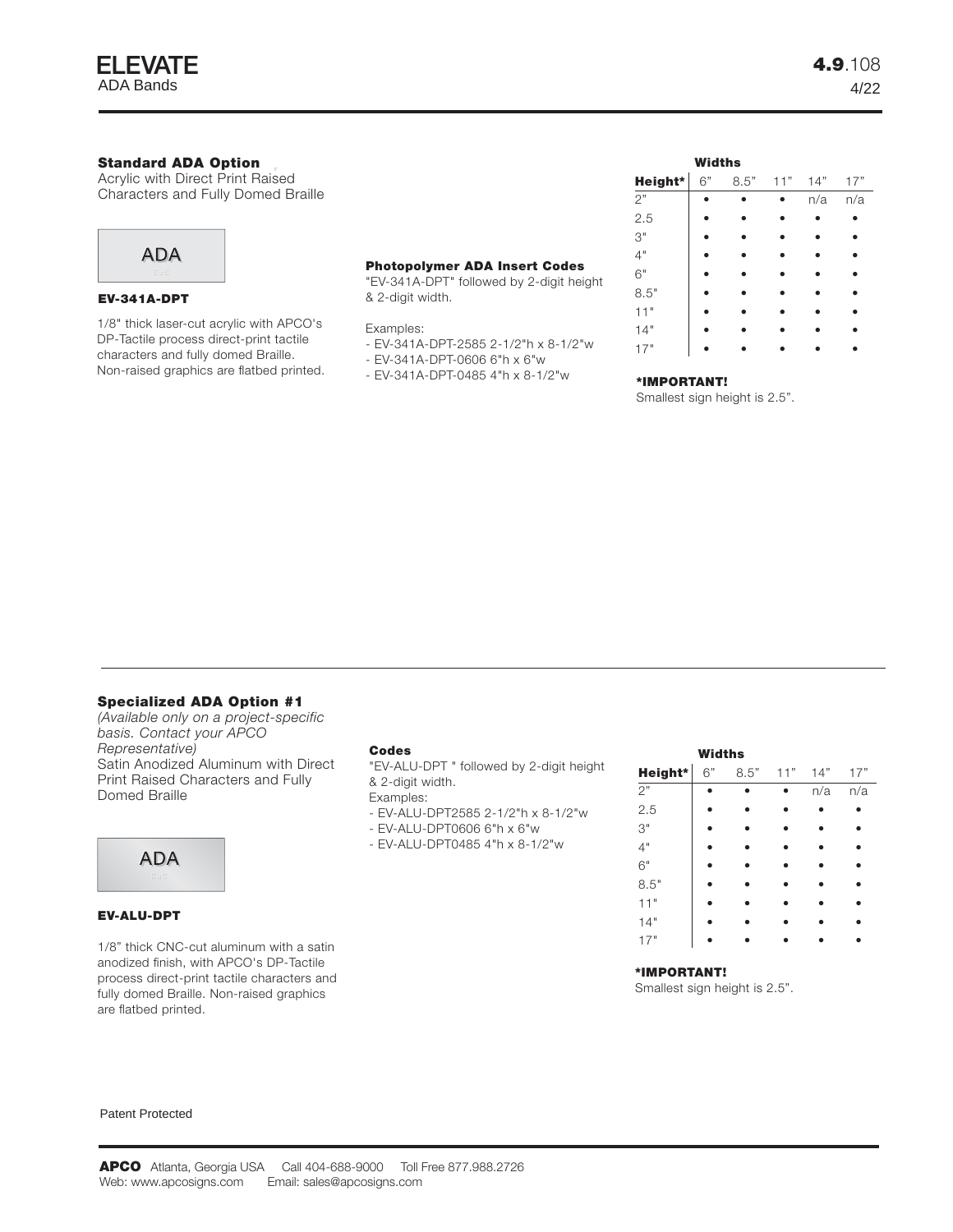# **ELEVATE** Decorative Image Bands

# **Decorative Image Bands**



1/8" (3mm) thick painted acrylic with a flatbed printed background image.

# **Product Codes**

"EV-ACR(height x width)-IG\_\_\_\_\_

#### Example:

EV-ACR1511-IGWA01 1-1/2"h x 11"w band with Water Refraction Image

#### **Notes**

Design/artwork charges may apply for flatbed-print background images not part of the listed here.

|         | <b>Widths</b> |      |     |     |     |           |
|---------|---------------|------|-----|-----|-----|-----------|
| Height* | 6"            | 8.5" | 11" | 14" |     | $17"$ 22" |
| 1.5"    |               |      |     |     | n/a | n/a       |
| 2"      |               |      |     |     |     |           |
| 2.5     |               |      |     |     |     |           |
| 3"      |               |      |     |     |     |           |
| 4"      |               |      |     |     |     |           |
| 6"      |               |      |     |     |     |           |
| 8.5"    |               |      |     |     |     |           |
| 11"     |               |      |     |     |     |           |
| 14"     |               |      |     |     |     |           |
| 17"     |               |      |     |     |     |           |

#### **\*IMPORTANT!**

Smallest sign height is 2.5".

#### Patent Protected

#### **Images from the Imagine System**

#### **Floral**

| EV-ACR | -IGFL02 Yellow Daisies |
|--------|------------------------|
| EV-ACR | -IGFL03 Orange Lilies  |
| EV-ACR | -IGFL04 White Mum      |
| EV-ACR | -IGFL05 Blue Myosotis  |
|        |                        |

#### **Sky**

| EV-ACR | -IGSK01 Scattered Clouds |  |
|--------|--------------------------|--|
| EV-ACR | -IGSK02 Purple Sky       |  |
| EV-ACR | -IGSK03 Puffy Clouds     |  |
| EV-ACR | -IGSK04 Orange Sunset    |  |
| EV-ACR | -IGSK05 Sun Through      |  |
|        | Clouds                   |  |
|        |                          |  |

#### **Water**

| EV-ACR | -IGWA01 Water Refraction |
|--------|--------------------------|
| EV-ACR | -IGWA02 Fern Water       |
|        | Droplet                  |
| EV-ACR | -IGWA03 Water Drops      |
| EV-ACR | -IGWA04 Soft Blue Waves  |
| EV-ACR | -IGWA05 Ocean Surf       |
|        |                          |

#### **Grass**

| EV-ACR | -IGGR01 Grass         |  |
|--------|-----------------------|--|
| EV-ACR | -IGGR02 Bamboo        |  |
| EV-ACR | -IGGR03 Dew on Grass  |  |
| EV-ACR | -IGGR04 Wheat Field   |  |
| EV-ACR | -IGGR05 Black & White |  |
|        | Grass                 |  |
|        |                       |  |

## **Leaves**

| EV-ACR | -IGLE01 Orange Maple    |
|--------|-------------------------|
|        | Leaves                  |
| EV-ACR | -IGLE02 Skeletal Leaves |
| EV-ACR | -IGLE04 Leaf Imprints   |
| EV-ACR | -IGLE05 Autumn Leaves   |
|        |                         |

### **Stones/Rocks**

| EV-ACR | -IGSR01 Grey River Stones |
|--------|---------------------------|
| EV-ACR | -IGSR02 Tan Slate         |
| EV-ACR | -IGSR03 Red Canyon        |
| EV-ACR | -IGSR05 Limestone         |
|        |                           |

#### **Decorative Wood Images from the Elements System**\*

| EV-ACR | -IGDWM1 Maple  |
|--------|----------------|
| EV-ACR | -IGDWW2 Walnut |
| EV-ACR | -IGDWO3 Oak    |
| EV-ACR | -IGDWC4 Cherry |

\* These are images created from high resolution scans of the Elements range of decorative wood vinyls.

#### **Pets**

| EV-ACR | -IGPE01 Dog    |
|--------|----------------|
| EV-ACR | -IGPE02 Ferret |
| EV-ACR | -IGPE03 Kitten |
| EV-ACR | -IGPE04 Parrot |
| EV-ACR | -IGPE05 Bunny  |

#### **Landscapes**

| EV-ACR | -IGLS02 Flowers &        |
|--------|--------------------------|
|        | Mountains                |
| EV-ACR | -IGLS03 Green Meadow     |
| EV-ACR | -IGLS04 Waterfall        |
| EV-ACR | -IGLS05 Fog in the Woods |
|        |                          |

#### **Architectural**

| EV-ACR |                  | -IGAR01 Modern Shapes       |
|--------|------------------|-----------------------------|
| EV-ACR |                  | -IGAR02 Architectural Lines |
| EV-ACR | -IGAR03 Skylight |                             |
| EV-ACR |                  | -IGAR04 Glass Wall          |
| EV-ACR |                  | -IGAR05 Columns             |
|        |                  |                             |

#### **Wood**

| EV-ACR |              | -IGWD01 Bamboo Strips |
|--------|--------------|-----------------------|
| EV-ACR | -IGWD03 Cork |                       |
| EV-ACR |              | -IGWD05 Burled Maple  |

#### **Art**

| EV-ACR | -IGAT01 Colorful Squares |
|--------|--------------------------|
| EV-ACR | -IGAT02 Impressionism    |
| EV-ACR | -IGAT03 Colorful Shapes  |
| EV-ACR | -IGAT04 Paint Splatter   |

#### **Children**

| -IGCH01 Crayons |                          |
|-----------------|--------------------------|
|                 | -IGCH02 Baby Foot        |
|                 | -IGCH03 Hand Prints      |
|                 | -IGCH04 Adhesive Bandage |
| -IGCH05 Blocks  |                          |
|                 |                          |

#### **Decorative Wood Images from the Elements 2 System**\*\*

EV-ACR-IGF03 Cognac Maple EV-ACR-IGF02 Cherry Birch EV-ACR-IGW02 Monticello Maple EV-ACR-IGF01 Amber Maple

\*\* These are images created from high resolution scans of the Elements 2 range of Wilsonart and Formica wood laminates.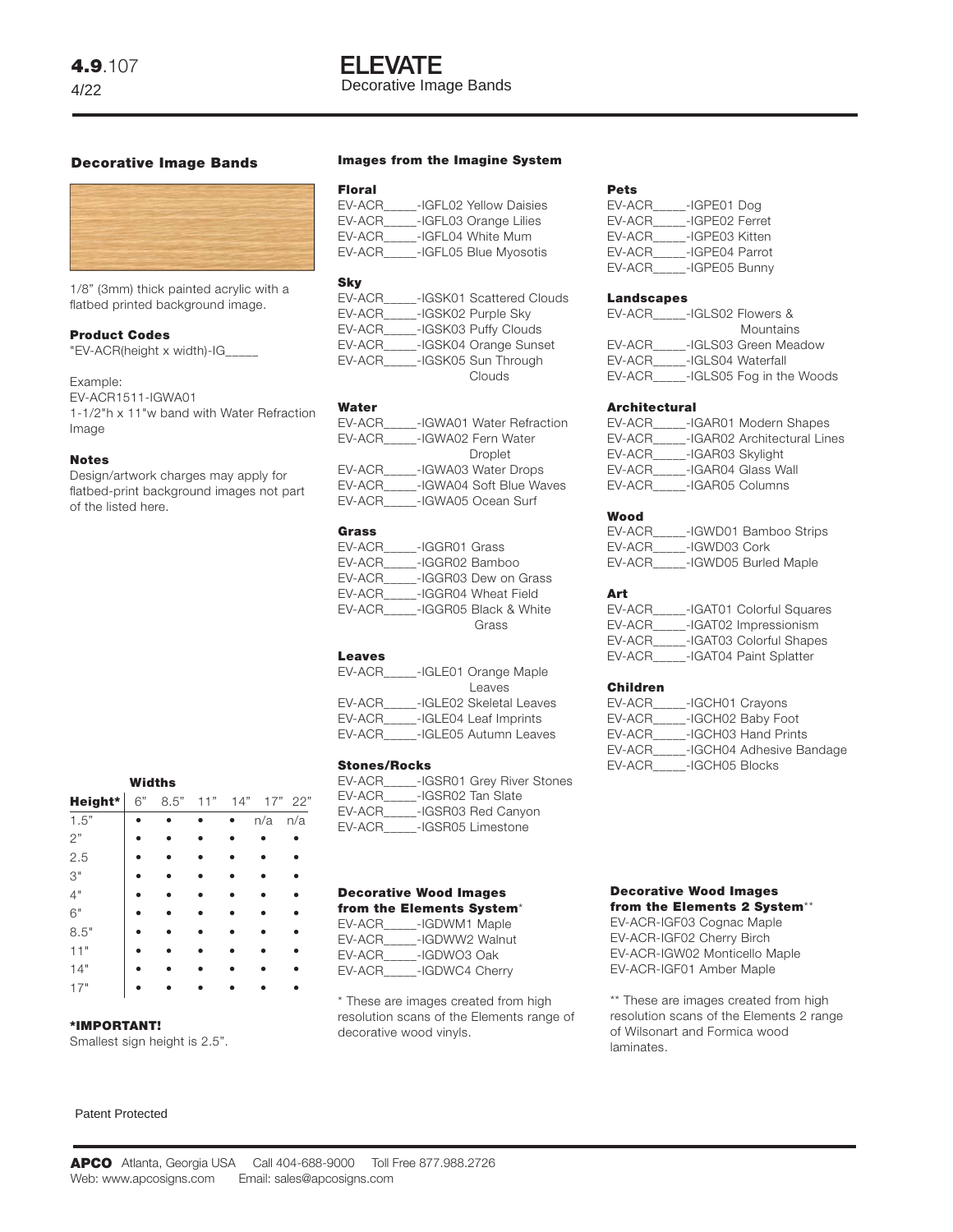# **Insert Slot**



# **EV-IS**

Extruded aluminum InsertSlot to accept paper inserts with non-glare Lexan overlays.

This Standard InsertSlot Option features clear .020" PETG, push-down end caps on the left and right sides of the band.

#### **Notes**

SATIN ANODIZED finish is recommended, but painted finishes are available.

InsertSlots with no caps or a cap on only one side are optional. Please specify accordingly.



#### **\*IMPORTANT!**

Smallest sign height is 2.5".

Push-down End Caps







See page 4.9.118 for compatible SignWord paper inserts.

# **Slider**



#### **EV-SL**

Extruded aluminum InsertSlot with discreet .020" clear PETG endcaps on both sides and flatbed printed or painted vinyl sliding component. "In-Use" etc. graphics are flatbed printed on the InsertSlot band.

#### **Notes**

SATIN ANODIZED finish is recommended, but painted finishes are available.



#### **\*IMPORTANT!**

Smallest sign height is 2.5".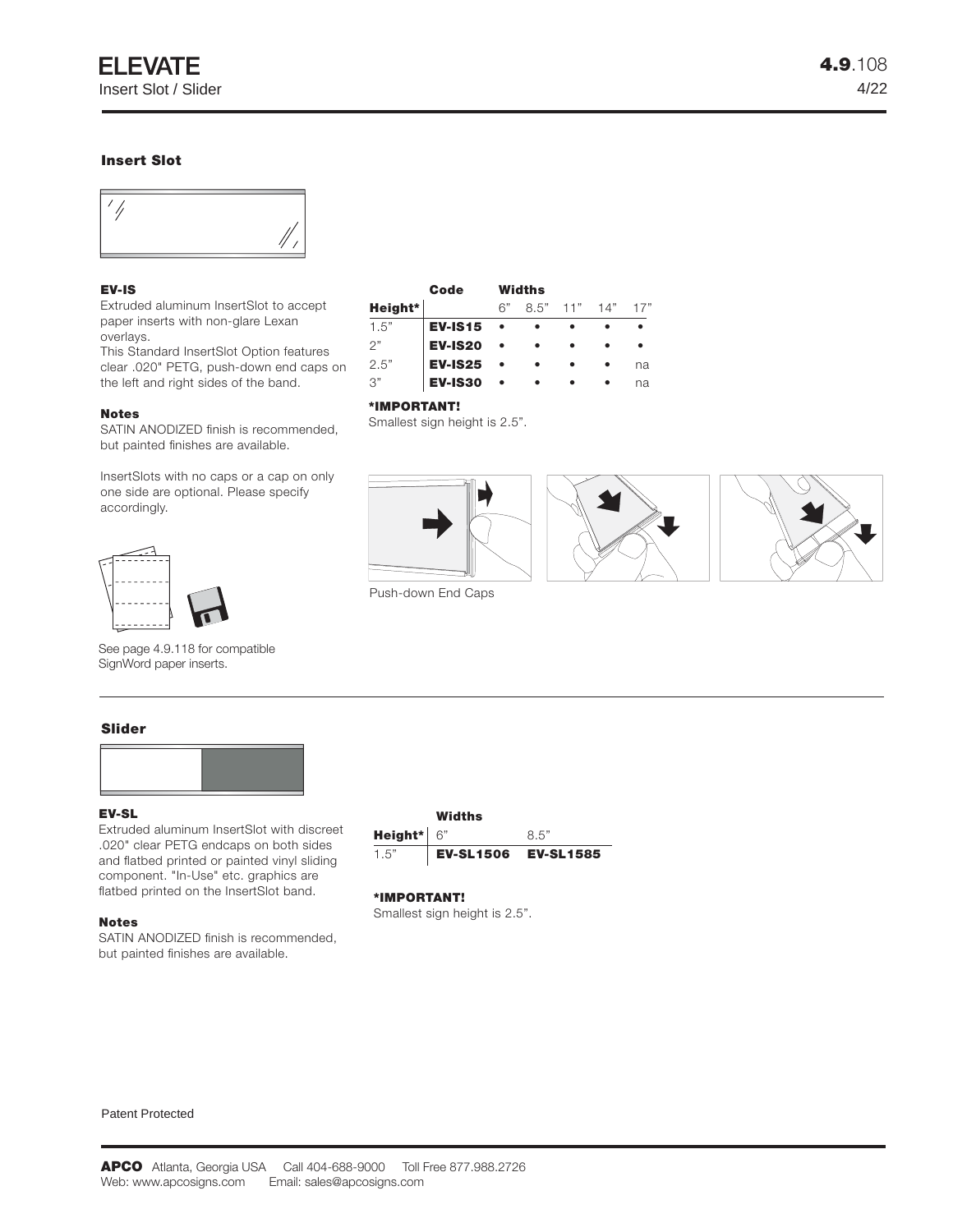# **ELEVATE** Acrylic Windows

# **Acrylic Windows**



# **EV-WIN**

Non-glare lens with pocket to house a sub-surface, digitally printed insert. Subsurface thumbslot enables easy insert replacement.

# For 3"h, 4"h and 6"h Inserts

Backer is 1/16" thick opqaue acrylic and face is 1/16" non-glare acrylic. Pocket is created with 1/4" x .045 tape at the top and bottom, concealed with 7/16" subsurface printed borders. Overall thickness is approximately 5/32".

# For Inserts Larger Than 6"h

Backer is a rigid, .080" (2mm) aluminum composite panel and face is 1/16" non-glare acrylic. Pocket is created with 1/4" x .045 tape at the top and bottom, concealed with 7/16" subsurface printed borders. Overall thickness is approximately 3/16"

# **Overall Widths**

| <b>Height</b> | 6" | 8.5" | 11" | 14" | 17" |
|---------------|----|------|-----|-----|-----|
| 3"            |    |      | na  | na  | na  |
| 4"            |    |      | na  | na  | na  |
| 6"            |    |      |     | na  | na  |
| $9 - 1/8"$    |    |      |     | na  | na  |
| $11 - 5/8"$   |    |      |     |     |     |
| $14 - 5/8"$   | na |      |     | na  | na  |
| $17 - 5/8$ "  | na |      |     | na  | na  |



Perforated SignWord paper is available for the 3" and 4" windows. Non-perforated paper is available for the other sizes. See page 4.9.118 for SignWord paper options.

# Patent Protected



**EV-WIN03\_\_**  $3"h$  (OD)  $x - w$ Insert: 2-3/8"h

9-1/8" (O.D.)

**EV-WIN85\_\_** 9-1/8"h (OD) x \_\_"w Insert: 8-1/2"h



**EV-WIN04\_\_**  $\mathbf{H}$ 4"h (OD) x \_\_"w Insert: 3-3/8"h



**EV-WIN06\_\_** 6"h (OD) x \_\_"w Insert: 5-3/8"h



**EV-WIN11\_\_** 11-5/8"h (OD) x \_\_"w Insert: 11"h



**EV-WIN17\_\_** 17-5/8"h (OD) x \_\_"w Insert: 17"h



**EV-WIN14\_\_** 14-5/8"h (OD) x \_\_"w Insert: 14"h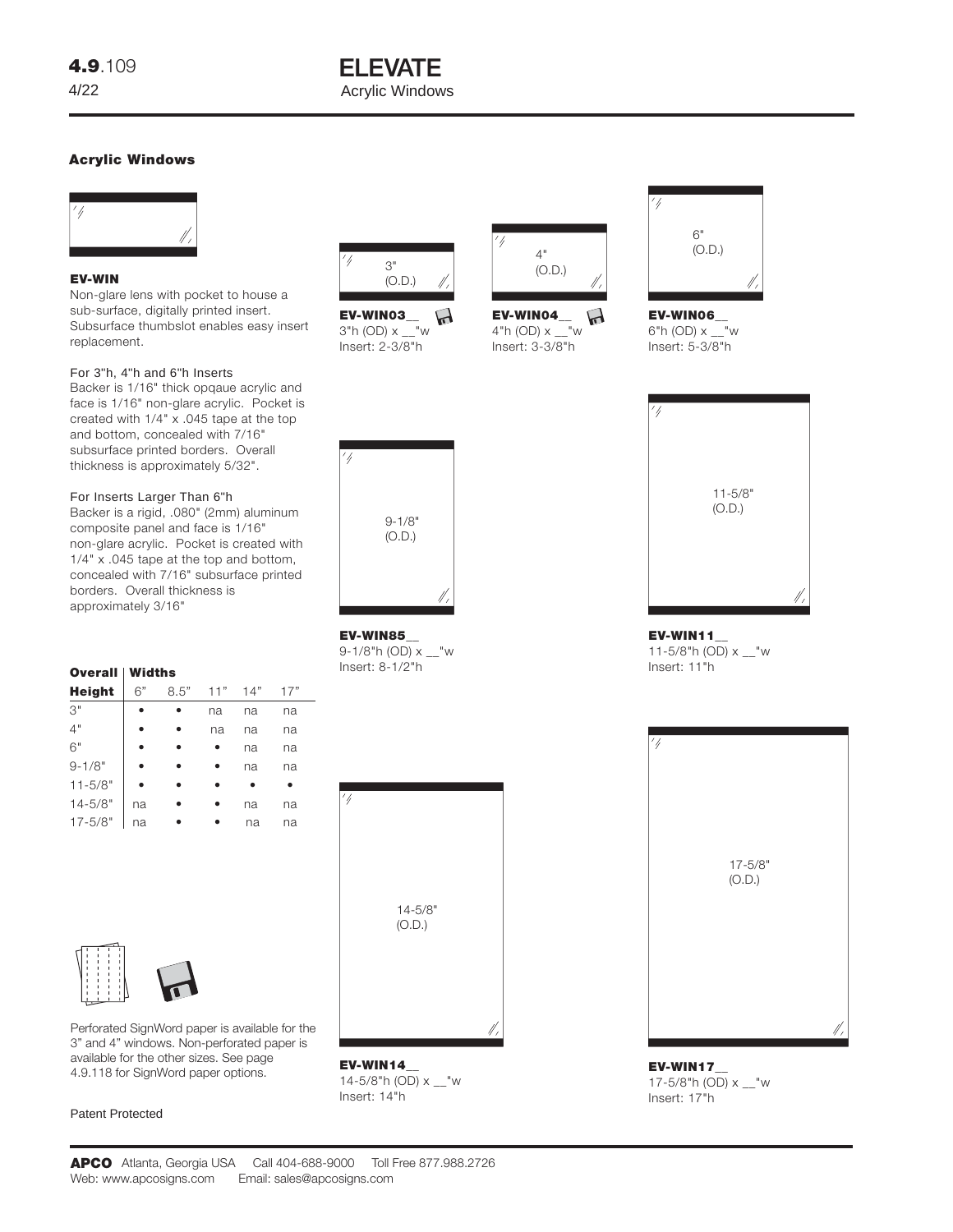# **Decorative Shape Headers**



| <b>EV-ALU-AC</b> | <b>EV-ALU-CV</b> |
|------------------|------------------|
| <b>EV-DS-AC</b>  | <b>EV-DS-CV</b>  |
| Arc              | Curve            |
|                  |                  |
|                  |                  |

Example: EV-DSAC0385 3"h x 8.5"w Acrylic Arc Shape Insert **EV-DS-CV\_\_\_\_\_\_\_\_**

Example: EV-DSCV2506 2.5"h x 6"w Acrylic Curve Shape Insert

#### **Acrylic EV-DS**

1/8" thick computer-cut decorative acrylic shape with painted background color, painted edges and direct flatbed print graphics.

# **Aluminum EV-ALU-DS**

1/8" thick, CNC-cut satin anodized aluminum with brushed edges. Graphics are direct flatbed printed.



**EV-DS-SC\_\_\_\_\_\_\_\_ EV-ALU-SC\_\_\_\_\_\_\_\_**

Example: EV-ALUSC0414 3-3/4"h x 14"w Aluminum Scroll Shape Insert

| <b>Overall Widths</b> |  |
|-----------------------|--|
|                       |  |

| Height 6" 8.5" 11" 14" 17" 22" |    |                  |    |    |    |    |
|--------------------------------|----|------------------|----|----|----|----|
| $2 - 1/2"$                     |    | $\bullet$ na     | na | na | na | na |
| $3" *$                         |    | $na \cdot \cdot$ |    | na | na | na |
| $4^{\mathsf{n} \times \star}$  | na | na na            |    |    |    | na |
|                                |    | na na na         |    | na | na |    |

### **NOTE!**

Heights are nominal.

- \* Actual height for 11" widths is 3-3/8"h.
- \*\* Actual height for 14" width is 3-3/4"h.
- Actual height for 17" width is 3-7/8"h. Actual height for 22" width is 4-1/4"h.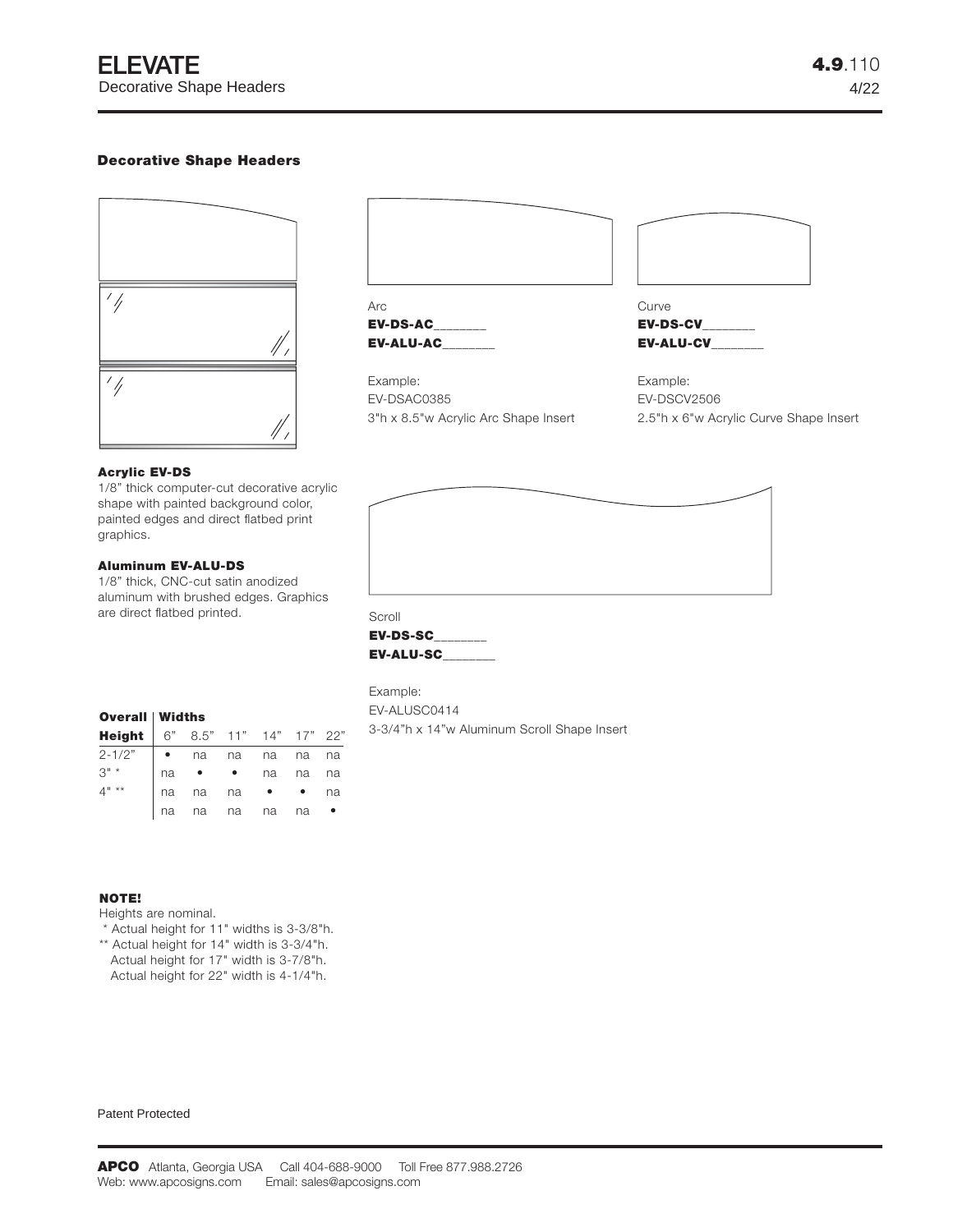# **ELEVATE**

Decorative Shape ADA Headers

# **Decorative Shape ADA Headers**



# **Acrylic EV-341DS\_\_-DPT**

1/8" thick laser-cut acrylic with APCO's DP-Tactile process direct-print tactile characters and fully domed Braille. Non-raised graphics are flatbed printed.

#### **Satin Anodized Aluminum EV-ALUDS\_\_-DPT**

*(Available only on a project-specific basis. Contact your APCO Representative)*

1/8" thick CNC-cut aluminum with a satin anodized finish, with APCO's DP-Tactile process direct-print tactile characters and fully domed Braille. Non-raised graphics are flatbed printed.



**EV-341DSAC-DPT-\_\_\_\_\_\_\_\_ EV-ALUDSAC-DPT-\_\_\_\_\_\_\_\_**

# Example**:** EV-341DSAC-DPT-0385 3"h x 8.5"w Arc Shape ADA Insert

| <b>ADA</b><br>3.58 |  |
|--------------------|--|
|                    |  |

Curve **EV-341DSCV-DPT-\_\_\_\_\_\_\_\_ EV-ALUDSCV-DPT-\_\_\_\_\_\_\_\_**

Example: EV-341DSCV-DPT-2506 2.5"h x 6"w Curve Shape ADA Insert

| ADA |  |  |
|-----|--|--|

Scroll **EV-341DSSC-DPT-\_\_\_\_\_\_\_\_ EV-ALUDSSC-DPT-\_\_\_\_\_\_\_\_**

Example: EV-ALUDSSC-DPT-0311 3-3/8"h x 11"w Satin Anodized Aluminum Scroll Shape ADA Insert

|               | <b>Overall Widths</b> |      |     |     |     |
|---------------|-----------------------|------|-----|-----|-----|
| <b>Height</b> | 6"                    | 8.5" | 11" | 14" | 17" |
| $2 - 1/2"$    |                       | na   | na  | na  | na  |
| $3" *$        | na                    |      |     | na  | na  |
| $***$         | na                    | na   | na  |     |     |

# **NOTE!**

Heights are nominal.

\* Actual height for 11" widths is 3-3/8"h.

\*\* Actual height for 14" width is 3-3/4"h.

Actual height for 17" width is 3-7/8"h.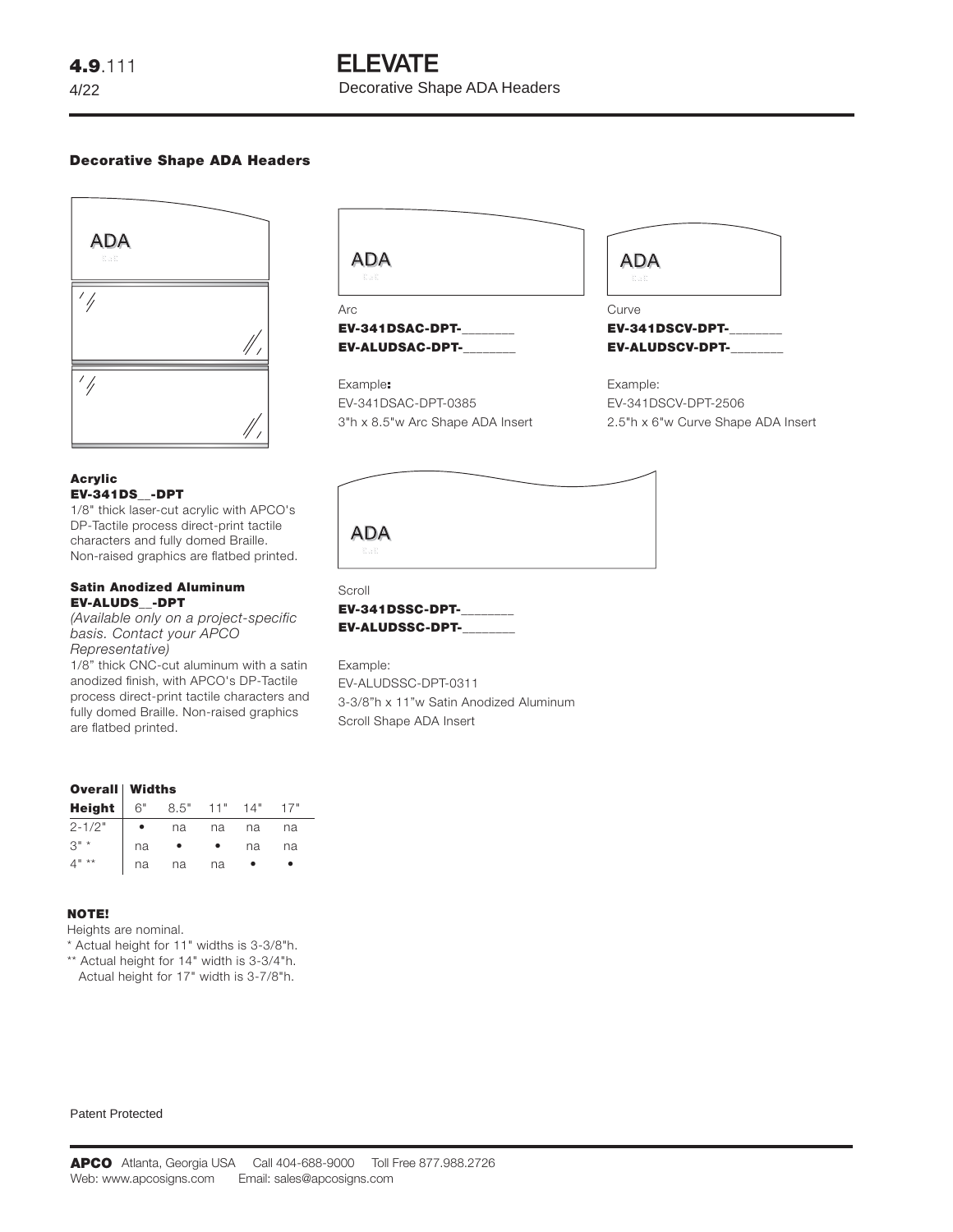# **Panel Clips**

**EVPC**

up to 5" in height



 $\mathbf{C}$  **B** (depth)  $\|\mathbf{A}\|$ **D** (width) **Flush Configuration**



| Code           |            | Max<br>Sign Width Sign Height |
|----------------|------------|-------------------------------|
| EVPC-06        | 6"         | 5"                            |
| <b>EVPC-85</b> | $8 - 1/2"$ | 5"                            |

.040" satin anodized formed aluminum panel clips for 6" or 8-1/2" Elevate signs

- **A** = Variable
- **B** = Variable
- **C** = Visible Height ABOVE Sign Insert (in example at above left,  $C = 0$ )
- **D** = Same as Width of Sign Chassis
	- 4" for EV06
	- 6.5" for EV85

# **Desk Stand**



# **EVDS**

.040" satin anodized formed aluminum desk stand for 6" or 8-1/2" Elevate signs up to & including 3.5" in height.

|                |            | Max                    |  |
|----------------|------------|------------------------|--|
| Code           |            | Sign Width Sign Height |  |
| <b>EVDS-06</b> | 6"         | 3.5"                   |  |
| <b>EVDS-85</b> | $8 - 1/2"$ | 3.5"                   |  |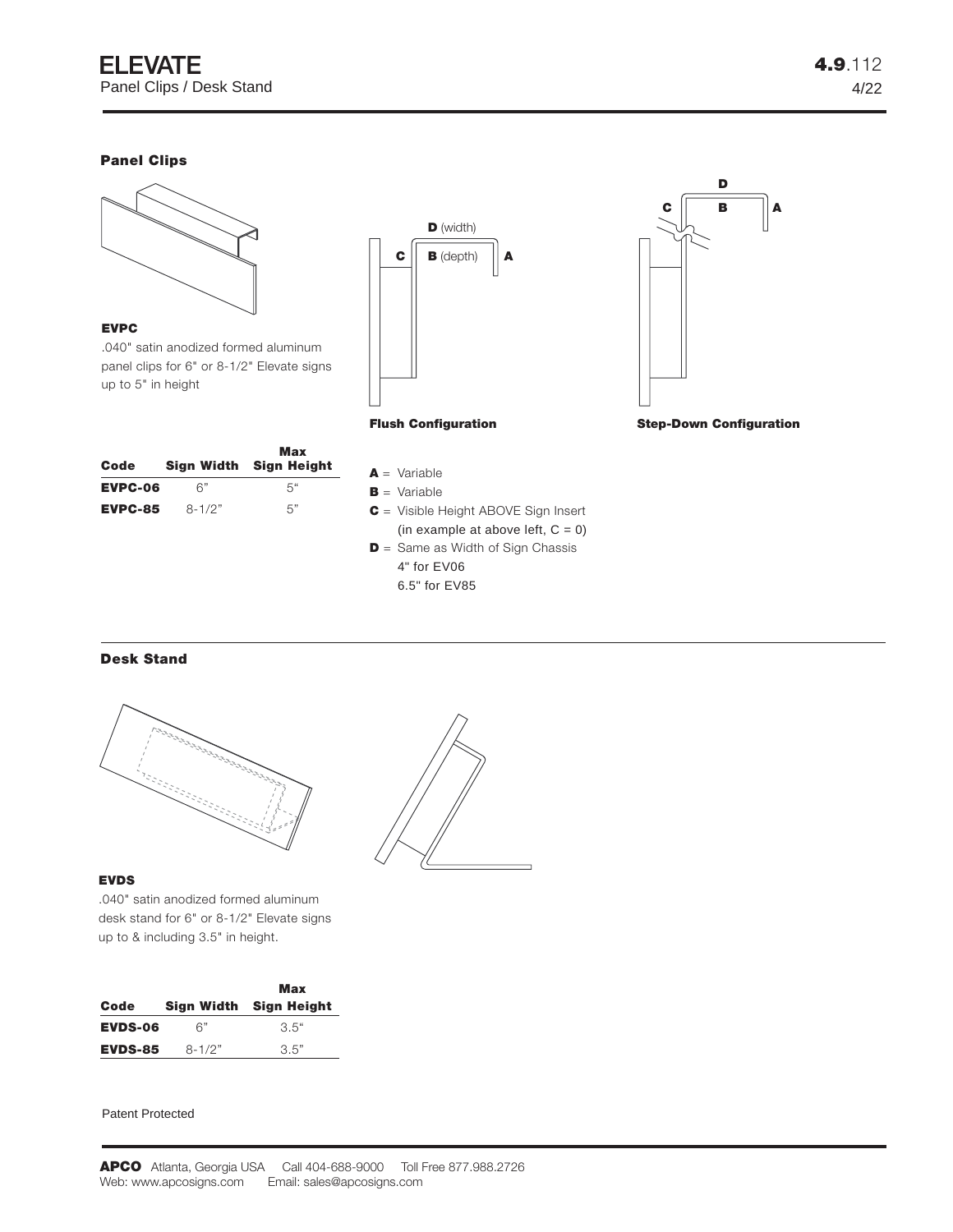# **ELEVATE** Projection Wall Mount

# **Projection Wall Mount**





#### **EVPWM**

Single 1/8" Acrylic display panels are permanently attached to a recessed 1/2" black Sintra core, simulating the look of an Elevate assembly but offering a lightweight, cost-effective projection wall mount (PWM) solution.

Decorative Bands/Images are printed directly to the display panel.

## **Decorative Shape Panels \***





**-3** Scroll

## **\* HEIGHT OF DECORATIVE SHAPE PANELS**

Decorative shape insert heights are nominal. Heights listed reference the corresponding, standard rectangular insert. Heights of decorative shapes may be adjusted slightly upward in order to ensure proper sizing relative to the recessed inner core.

| <b>Height Width</b> |      | Code                          | <b>Description</b>                  |
|---------------------|------|-------------------------------|-------------------------------------|
| 6"                  | 6"   | <b>EVPWM-0606-0</b>           | Square Display Panels               |
|                     |      | EVPWM-0606-1, -2 or -3        | Arc, Curve or Scroll Shape Panels * |
| 8.5"                | 8.5" | <b>EVPWM-8585-0</b>           | Square Display Panels               |
|                     |      | <b>EVPWM-8585-1, -2 or -3</b> | Arc, Curve or Scroll Shape Panels * |
| 11"                 | 8.5" | <b>EVPWM-1185-0</b>           | Square Display Panels               |
|                     |      | <b>EVPWM-1185-1, -2</b> or -3 | Arc, Curve or Scroll Shape Panels * |
| 8.5"                | 11"  | <b>EVPWM-8511-0</b>           | Square Display Panels               |
|                     |      | <b>EVPWM-8511-1, -2 or -3</b> | Arc, Curve or Scroll Shape Panels * |
| 11"                 | 11"  | <b>EVPWM-1111-0</b>           | Square Display Panels               |
|                     |      | <b>EVPWM1111-1, -2</b> or -3  | Arc, Curve or Scroll Shape Panels * |
| 10"                 | 14"  | <b>EVPWM-1014-0</b>           | Square Display Panels               |
|                     |      | <b>EVPWM-1014-1, -2 or -3</b> | Arc, Curve or Scroll Shape Panels * |
| 14"                 | 14"  | <b>EVPWM-1414-0</b>           | Square Display Panels               |
|                     |      | <b>EVPWM-1414-1, -2</b> or -3 | Arc, Curve or Scroll Shape Panels * |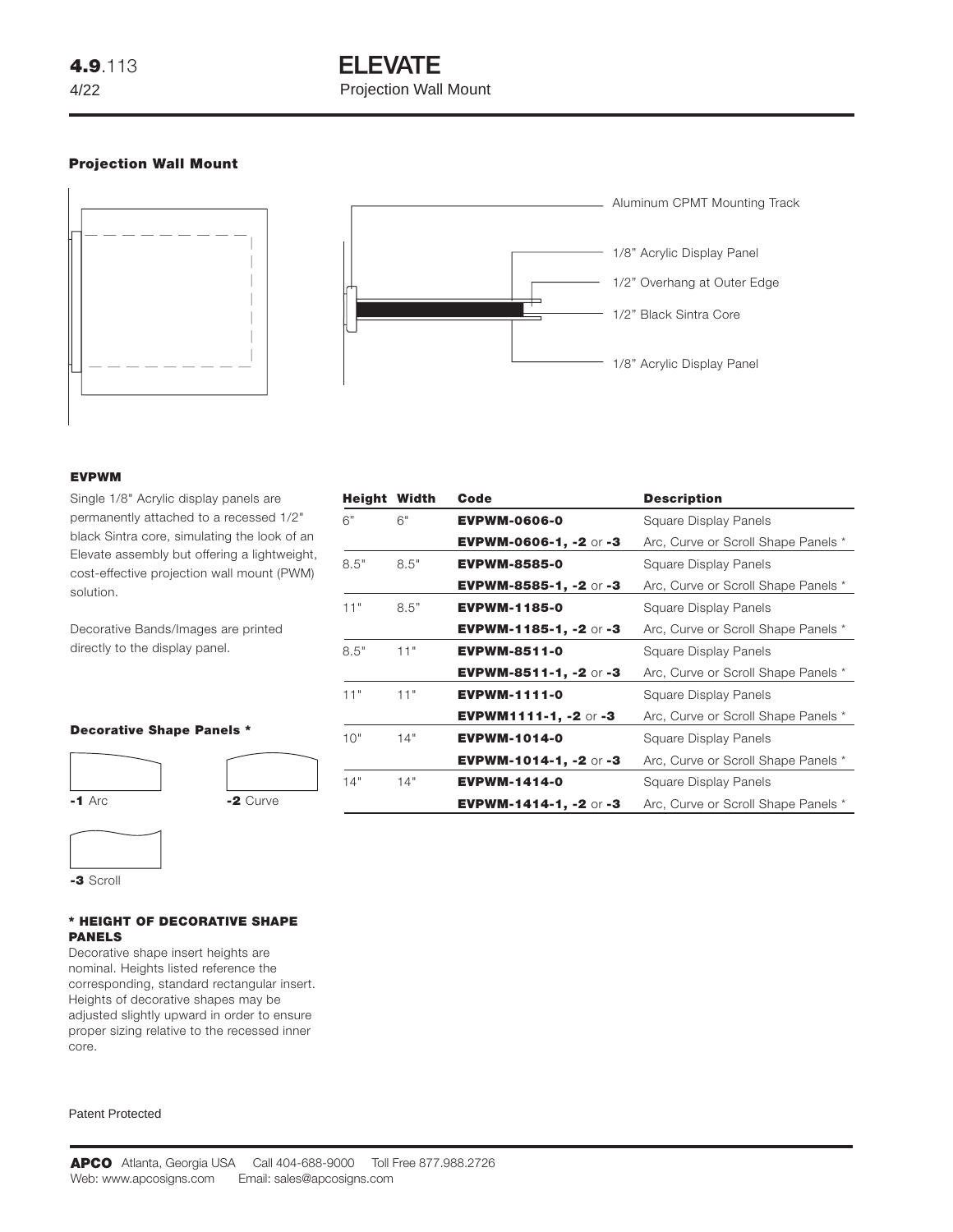# **Glass Backups**

When mounting an Elevate sign to a glass surface, as a standard, painted .015" painted, adhesive-backed vinyl is applied to the opposite side of the glass to conceal both the back side of the Elevate chassis as well as the overhanging inserts/displays.

# **EV-GBU**

Unless otherwise specified, .015" thick painted vinyl is laser-cut to the outside dimensions of the Elevate sign (i.e. of the overhanging inserts/displays), not the chassis. If a custom size GBU is needed, please specify clearly.



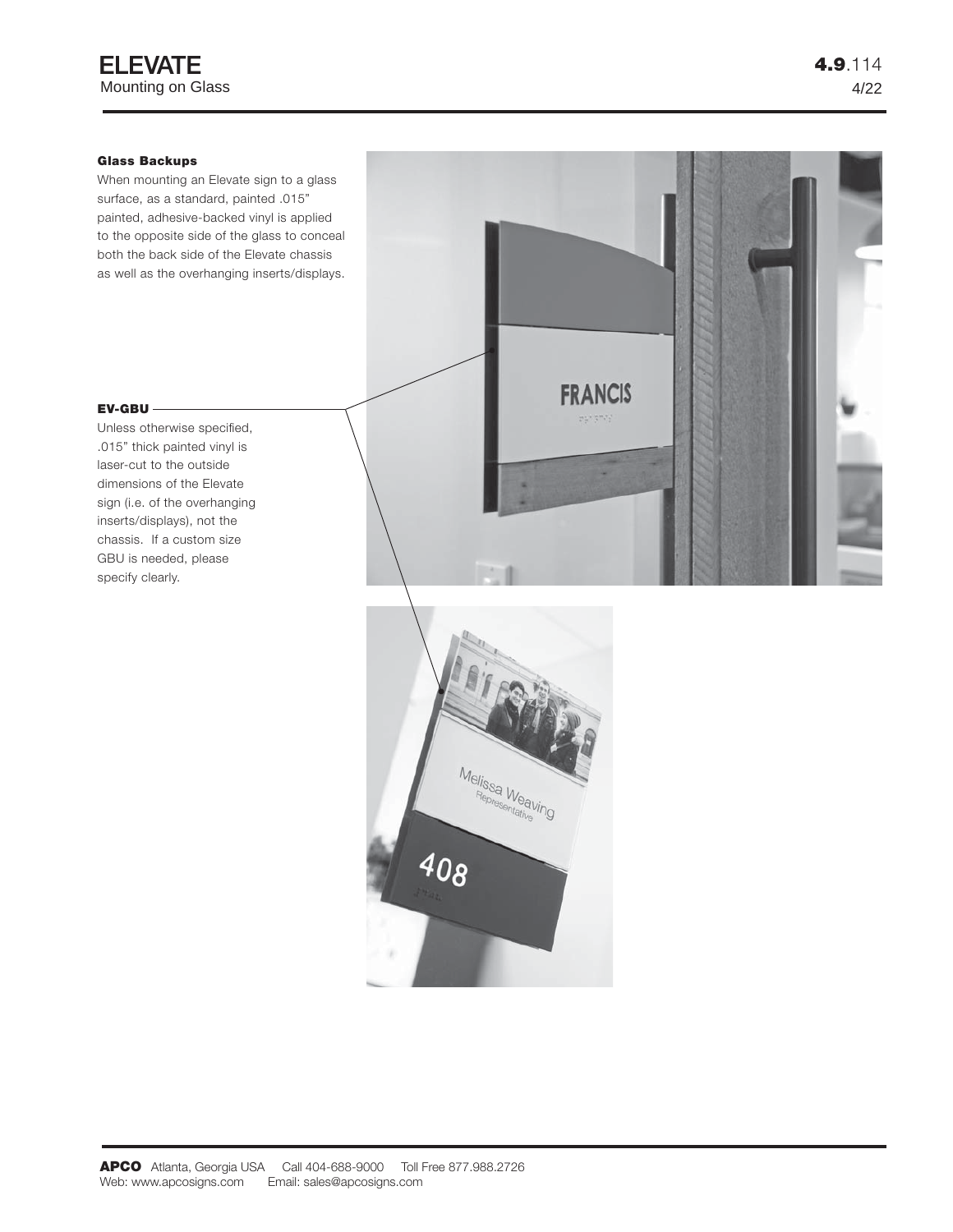

## **Ceiling Signs**



## **EVOH**

Single 1/8" acrylic display panels are permanently attached to a 1/2" black Sintra core, simulating the look of an Elevate assembly but offering a lightweight, cost-effective overhead solution.

Decorative Bands/Images are printed directly to the display panel.



|               |       | <b>Flush Mount</b> | <b>Suspended Mount</b> |
|---------------|-------|--------------------|------------------------|
| <b>Height</b> | Width | Code               | Code                   |
| 8"            | 36"   | <b>EVOH-0836FM</b> | <b>EVOH-0836SM</b>     |
|               | 42"   | <b>EVOH-0842FM</b> | <b>EVOH-0842SM</b>     |
|               | 48"   | <b>EVOH-0848FM</b> | <b>EVOH-0848SM</b>     |
|               | 54"   | <b>EVOH-0854FM</b> | <b>EVOH-0854SM</b>     |
|               | 60"   | <b>EVOH-0860FM</b> | <b>EVOH-0860SM</b>     |
|               | 66"   | <b>EVOH-0866FM</b> | <b>EVOH-0866SM</b>     |
|               | 72"   | <b>EVOH-0872FM</b> | <b>EVOH-0872SM</b>     |
| 10"           | 36"   | <b>EVOH-1036FM</b> | <b>EVOH-1036SM</b>     |
|               | 42"   | <b>EVOH-1042FM</b> | <b>EVOH-1042SM</b>     |
|               | 48"   | <b>EVOH-1048FM</b> | <b>EVOH-1048SM</b>     |
|               | 54"   | <b>EVOH-1054FM</b> | <b>EVOH-1054SM</b>     |
|               | 60"   | <b>EVOH-1060FM</b> | <b>EVOH-1060SM</b>     |
|               | 66"   | <b>EVOH-1066FM</b> | <b>EVOH-1066SM</b>     |
|               | 72"   | <b>EVOH-1072FM</b> | <b>EVOH-1072SM</b>     |
|               | 84"   | <b>EVOH-1084FM</b> | <b>EVOH-1084SM</b>     |
| 12"           | 36"   | <b>EVOH-1236FM</b> | <b>EVOH-1236SM</b>     |
|               | 42"   | <b>EVOH-1242FM</b> | <b>EVOH-1242SM</b>     |
|               | 48"   | <b>EVOH-1248FM</b> | <b>EVOH-1248SM</b>     |
|               | 54"   | <b>EVOH-1254FM</b> | <b>EVOH-1254SM</b>     |
|               | 60"   | <b>EVOH-1260FM</b> | <b>EVOH-1260SM</b>     |
|               | 66"   | <b>EVOH-1266FM</b> | <b>EVOH-1266SM</b>     |
|               | 72"   | <b>EVOH-1272FM</b> | <b>EVOH-1272SM</b>     |
|               | 84"   | <b>EVOH-1284FM</b> | <b>EVOH-1284SM</b>     |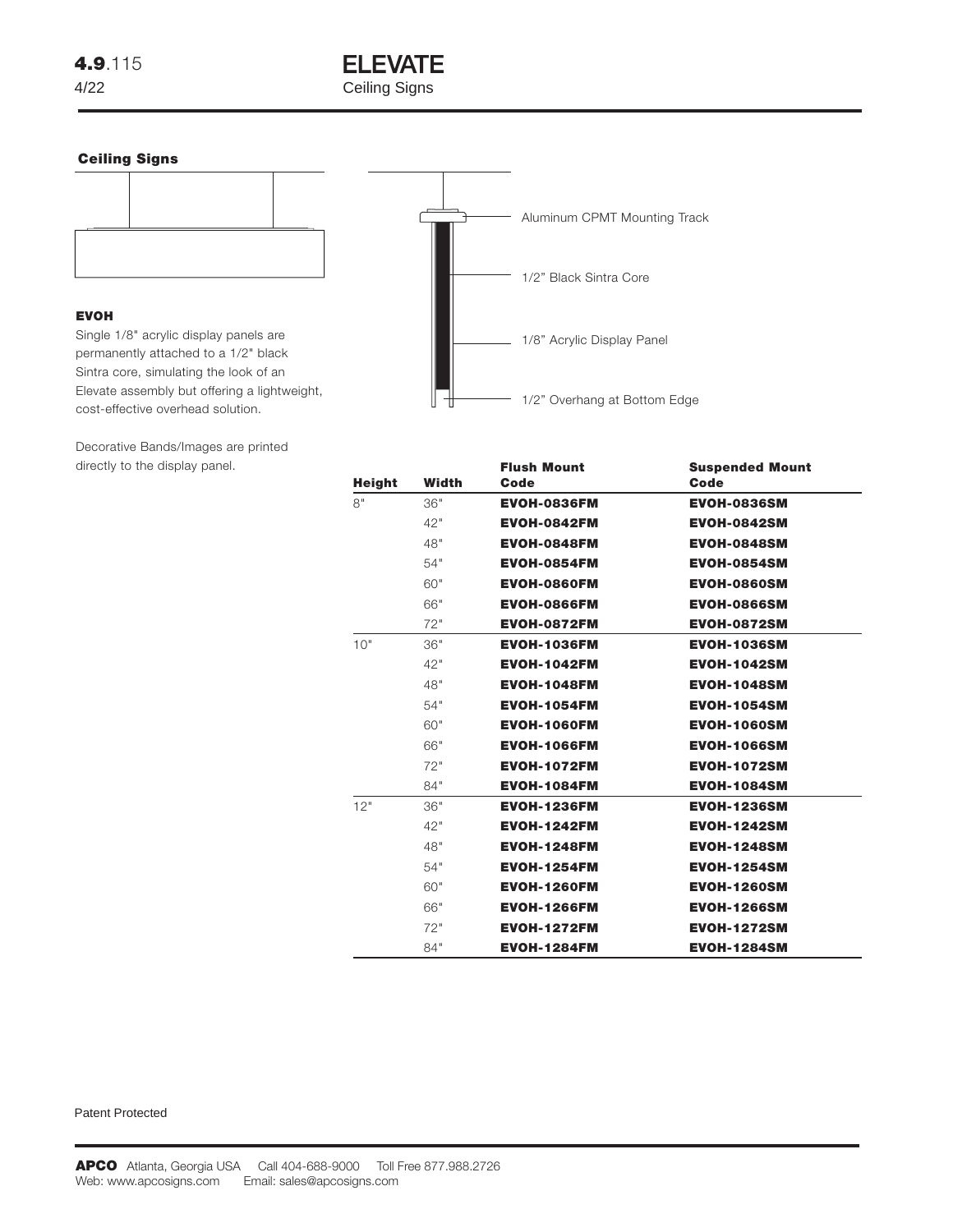# **Kiosks**

Offering the same functionality and insert/display options as the wall-mount version of the Elevate system, including a concealed tamper-proof feature, the Kiosk is the perfect solution for directing traffic or displaying information in open areas.







48"h x 11"w Kiosk with Standard 1/16" Inter-Insert Reveals

**EVKS6014** 60"h x 14"w Kiosk with Standard 1/16" Inter-Insert Reveals

Top View

21"

14"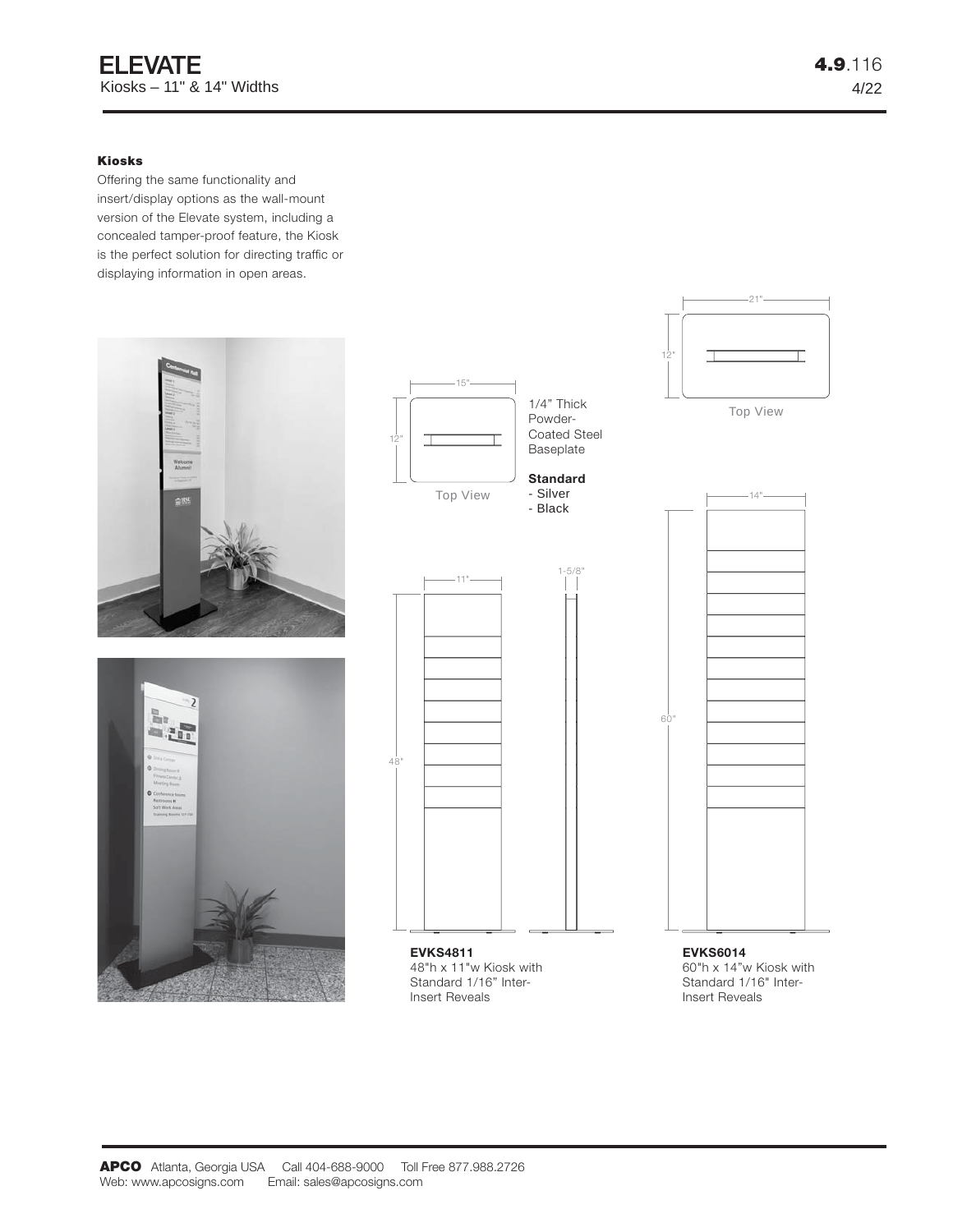# **ELEVATE** Kiosks – 17" & 22" Widths